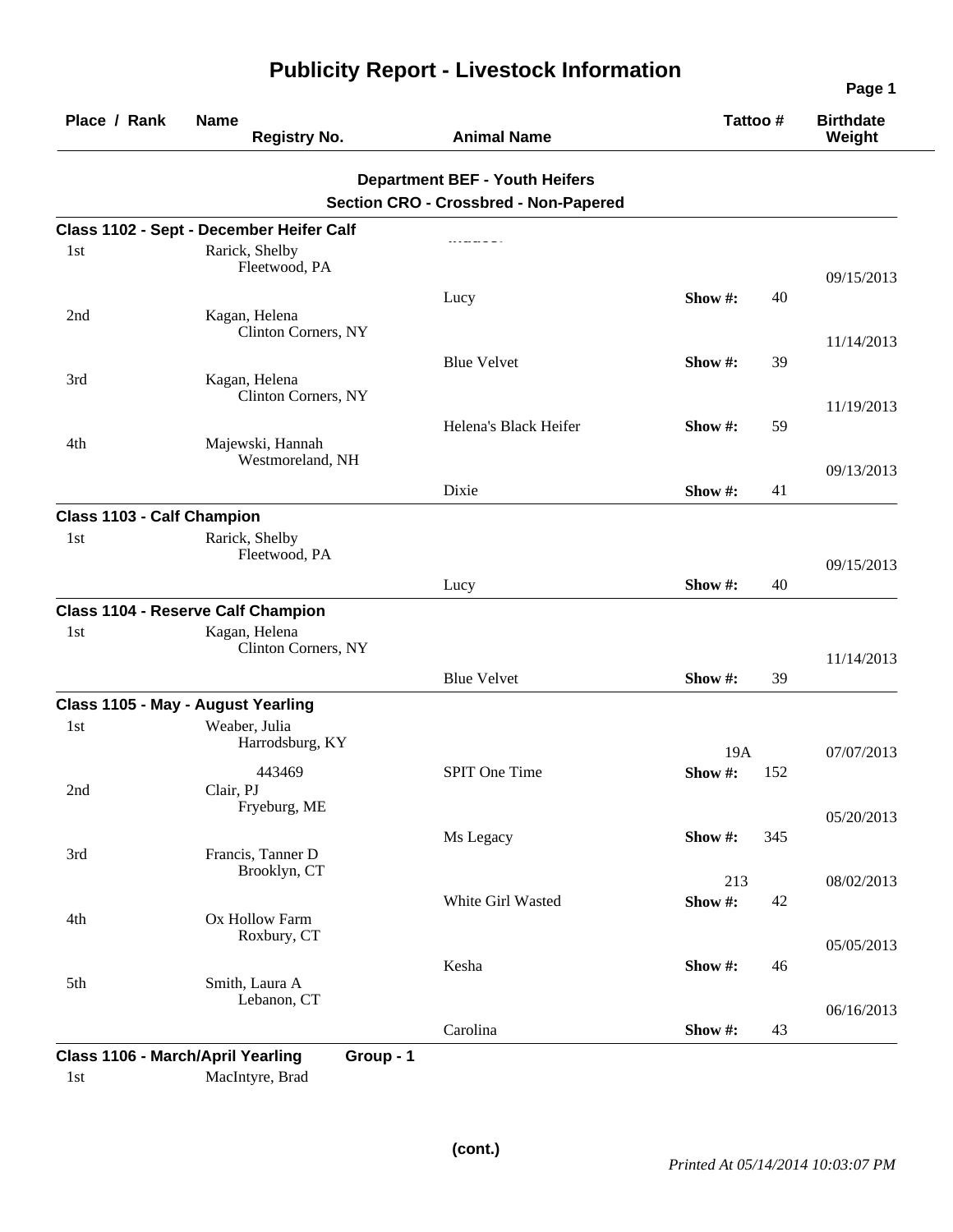## **Publicity Report - Livestock Information**

| Place / Rank                       | <b>Name</b><br><b>Registry No.</b>                      |                     | <b>Animal Name</b>            | Tattoo #           |     | <b>Birthdate</b><br>Weight |
|------------------------------------|---------------------------------------------------------|---------------------|-------------------------------|--------------------|-----|----------------------------|
|                                    | <b>Class 1106 - March/April Yearling</b><br>Lucknow, ON | Group - 1 - (cont.) |                               |                    |     |                            |
| 2nd                                | Canada<br>Hotchkiss, Hailey                             |                     | GF Approved 61A               | Show #:            | 51  | 04/07/2013                 |
|                                    | Terryville, CT                                          |                     |                               |                    |     |                            |
|                                    |                                                         |                     | Blue Moon Kimis Gertrude 417A | le:417A<br>Show #: | 74  | 04/17/2013                 |
|                                    | Class 1106 - March/April Yearling                       | Group - 2           |                               |                    |     |                            |
| 1st                                | Francis, Tanner D<br>Brooklyn, CT                       |                     |                               |                    |     |                            |
|                                    |                                                         |                     | Dirty Diana                   | 24A<br>Show#:      | 58  | 03/02/2013                 |
| 2nd                                | Ox Hollow Farm<br>Roxbury, CT                           |                     |                               |                    |     | 03/06/2013                 |
|                                    |                                                         |                     | Hoosier                       | Show #:            | 57  |                            |
|                                    | <b>Class 1107 - Summer Champion</b>                     |                     |                               |                    |     |                            |
| 1st                                | Weaber, Julia<br>Harrodsburg, KY                        |                     |                               | 19A                |     | 07/07/2013                 |
|                                    | 443469                                                  |                     | SPIT One Time                 | Show#:             | 152 |                            |
| 2nd                                | Clair, PJ<br>Fryeburg, ME                               |                     |                               |                    |     | 05/20/2013                 |
|                                    |                                                         |                     | Ms Legacy                     | Show #:            | 345 |                            |
|                                    | <b>Class 1108 - Spring Champion</b>                     |                     |                               |                    |     |                            |
| 1st                                | Francis, Tanner D<br>Brooklyn, CT                       |                     |                               | 24A                |     | 03/02/2013                 |
|                                    |                                                         |                     | Dirty Diana                   | Show #:            | 58  |                            |
| 2nd                                | Ox Hollow Farm<br>Roxbury, CT                           |                     |                               |                    |     | 03/06/2013                 |
|                                    |                                                         |                     | Hoosier                       | Show #:            | 57  |                            |
|                                    | Class 1109 - January/February Yearling                  |                     |                               |                    |     |                            |
| 1st                                | Clair. PJ<br>Fryeburg, ME                               |                     |                               |                    |     | 01/01/2013                 |
|                                    |                                                         |                     | Ms Mim                        | Show #:            | 344 |                            |
|                                    | <b>Class 1111 - Senior Champion</b>                     |                     |                               |                    |     |                            |
| 1st                                | Clair, PJ<br>Fryeburg, ME                               |                     |                               |                    |     |                            |
|                                    |                                                         |                     | Ms Mim                        | Show #:            | 344 | 01/01/2013                 |
| <b>Class 1113 - Grand Champion</b> |                                                         |                     |                               |                    |     |                            |
| 1st                                | Francis, Tanner D                                       |                     |                               |                    |     |                            |
|                                    | Brooklyn, CT                                            |                     |                               | 24A                |     | 03/02/2013                 |
|                                    |                                                         |                     | Dirty Diana                   | Show #:            | 58  |                            |

1st Rarick, Shelby

**Page 2**